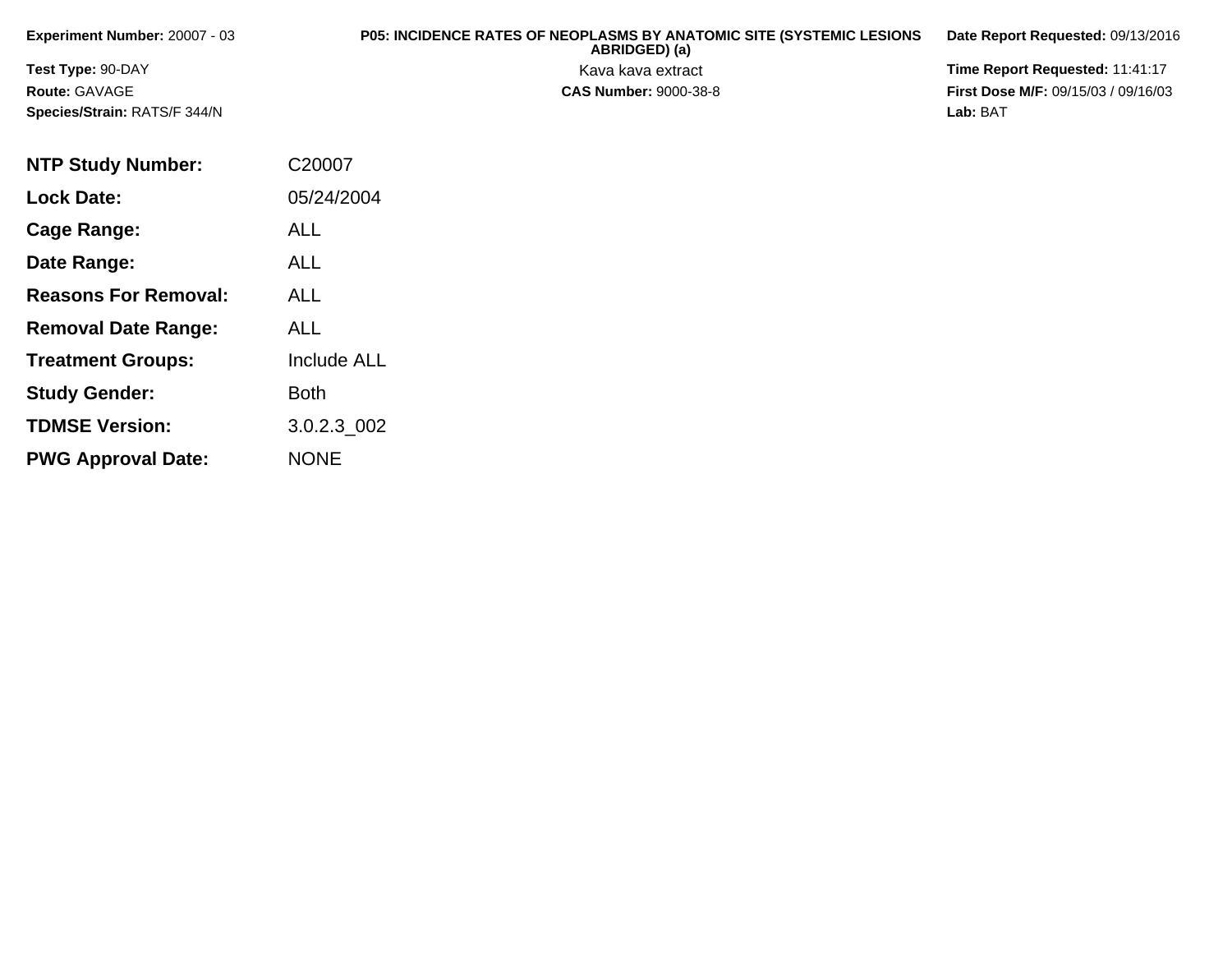| Experiment Number: 20007 - 03                            |        | P05: INCIDENCE RATES OF NEOPLASMS BY ANATOMIC SITE (SYSTEMIC LESIONS<br>ABRIDGED) (a) | Date Report Requested: 09/13/2016 |          |                                     |                         |
|----------------------------------------------------------|--------|---------------------------------------------------------------------------------------|-----------------------------------|----------|-------------------------------------|-------------------------|
| Test Type: 90-DAY                                        |        |                                                                                       | Kava kava extract                 |          | Time Report Requested: 11:41:17     |                         |
| Route: GAVAGE                                            |        |                                                                                       | <b>CAS Number: 9000-38-8</b>      |          | First Dose M/F: 09/15/03 / 09/16/03 |                         |
| Species/Strain: RATS/F 344/N                             |        |                                                                                       | Lab: BAT                          |          |                                     |                         |
| <b>FISCHER 344 RATS MALE</b>                             | 0 G/KG | 0.125 G/KG                                                                            | 0.25 G/KG                         | 0.5 G/KG | 1.0 G/KG                            | 2.0 G/KG                |
| <b>Disposition Summary</b>                               |        |                                                                                       |                                   |          |                                     |                         |
| <b>Animals Initially In Study</b><br><b>Early Deaths</b> | 10     | 10                                                                                    | 10                                | 10       | 10                                  | 10                      |
| <b>Moribund Sacrifice</b><br><b>Natural Death</b>        |        |                                                                                       | $\mathbf 1$                       |          |                                     | 3                       |
| <b>Survivors</b>                                         |        |                                                                                       |                                   |          |                                     |                         |
| <b>Terminal Sacrifice</b>                                | 10     | 10                                                                                    | 9                                 | 10       | 10                                  | $\overline{\mathbf{r}}$ |
| <b>Animals Examined Microscopically</b>                  | 10     | 10                                                                                    | 10                                | 10       | 10                                  | 10                      |
| <b>ALIMENTARY SYSTEM</b>                                 |        |                                                                                       |                                   |          |                                     |                         |
| Esophagus                                                | (10)   | (0)                                                                                   | (1)                               | (0)      | (0)                                 | (10)                    |
| Intestine Large, Cecum                                   | (10)   | (0)                                                                                   | (1)                               | (0)      | (0)                                 | (10)                    |
| Intestine Large, Colon                                   | (10)   | (0)                                                                                   | (1)                               | (0)      | (0)                                 | (10)                    |
| Intestine Large, Rectum                                  | (10)   | (0)                                                                                   | (1)                               | (0)      | (0)                                 | (10)                    |
| Intestine Small, Duodenum                                | (10)   | (0)                                                                                   | (1)                               | (0)      | (0)                                 | (10)                    |
| Intestine Small, Ileum                                   | (10)   | (0)                                                                                   | (1)                               | (0)      | (0)                                 | (10)                    |
| Intestine Small, Jejunum                                 | (10)   | (0)                                                                                   | (1)                               | (0)      | (0)                                 | (10)                    |
| Liver                                                    | (10)   | (10)                                                                                  | (10)                              | (10)     | (10)                                | (10)                    |
| Pancreas                                                 | (10)   | (0)                                                                                   | (1)                               | (0)      | (0)                                 | (10)                    |
| Salivary Glands                                          | (10)   | (0)                                                                                   | (1)                               | (0)      | (0)                                 | (10)                    |
| Stomach, Forestomach                                     | (10)   | (0)                                                                                   | (1)                               | (0)      | (0)                                 | (10)                    |
| Stomach, Glandular                                       | (10)   | (0)                                                                                   | (1)                               | (0)      | (0)                                 | (10)                    |
| <b>CARDIOVASCULAR SYSTEM</b>                             |        |                                                                                       |                                   |          |                                     |                         |
| <b>Blood Vessel</b>                                      | (10)   | (0)                                                                                   | (1)                               | (0)      | (0)                                 | (10)                    |
| Heart                                                    | (10)   | (0)                                                                                   | (1)                               | (0)      | (0)                                 | (10)                    |
| <b>ENDOCRINE SYSTEM</b>                                  |        |                                                                                       |                                   |          |                                     |                         |
| <b>Adrenal Cortex</b>                                    | (10)   | (0)                                                                                   | (1)                               | (0)      | (0)                                 | (10)                    |
| Adrenal Medulla                                          | (10)   | (0)                                                                                   | (1)                               | (0)      | (0)                                 | (10)                    |
| Islets, Pancreatic                                       | (10)   | (0)                                                                                   | (1)                               | (0)      | (0)                                 | (10)                    |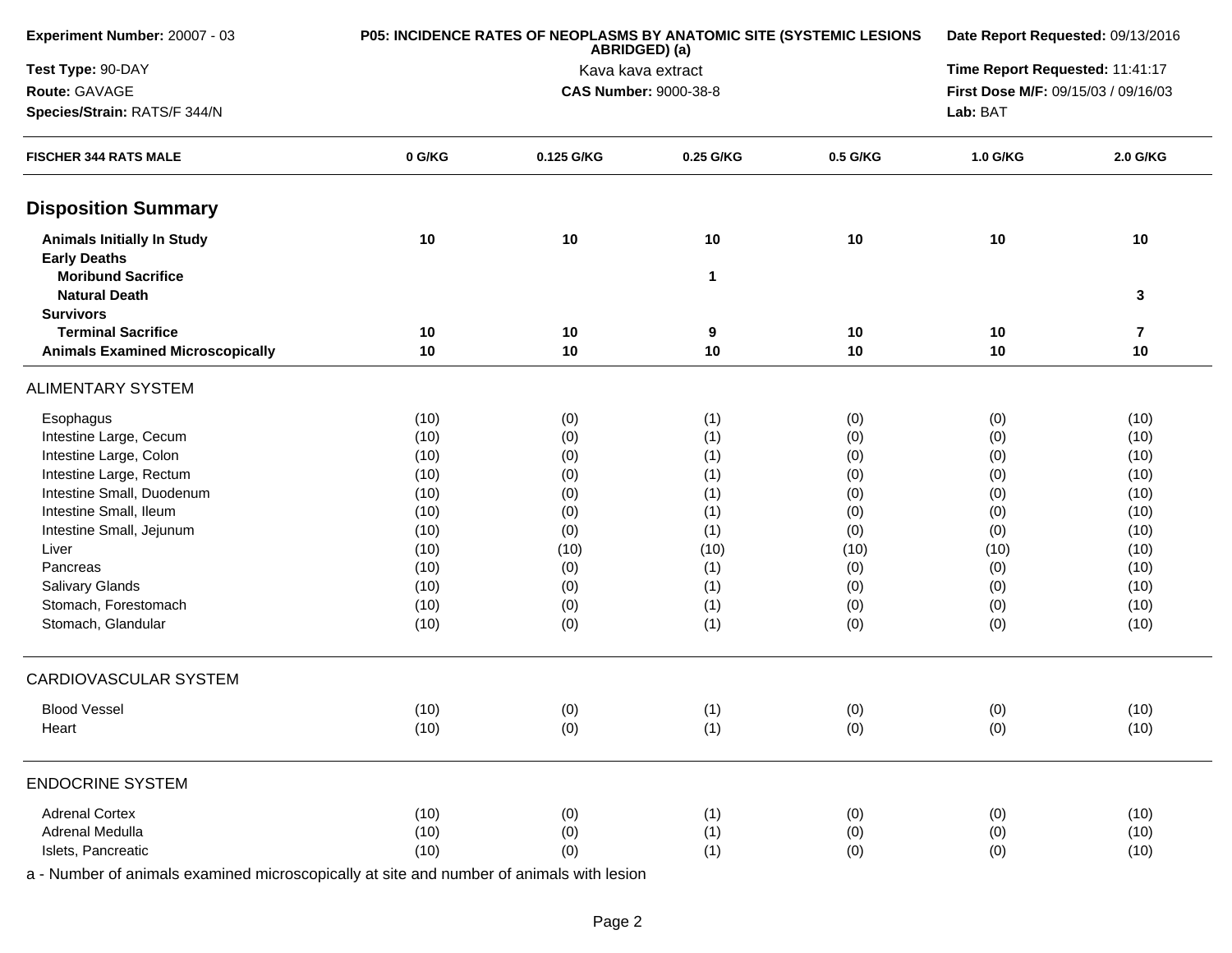| Experiment Number: 20007 - 03 |        | P05: INCIDENCE RATES OF NEOPLASMS BY ANATOMIC SITE (SYSTEMIC LESIONS<br>ABRIDGED) (a) | Date Report Requested: 09/13/2016 |          |                                     |          |  |  |
|-------------------------------|--------|---------------------------------------------------------------------------------------|-----------------------------------|----------|-------------------------------------|----------|--|--|
| Test Type: 90-DAY             |        |                                                                                       | Kava kava extract                 |          | Time Report Requested: 11:41:17     |          |  |  |
| Route: GAVAGE                 |        |                                                                                       | <b>CAS Number: 9000-38-8</b>      |          | First Dose M/F: 09/15/03 / 09/16/03 |          |  |  |
| Species/Strain: RATS/F 344/N  |        |                                                                                       |                                   |          |                                     |          |  |  |
| <b>FISCHER 344 RATS MALE</b>  | 0 G/KG | 0.125 G/KG                                                                            | 0.25 G/KG                         | 0.5 G/KG | 1.0 G/KG                            | 2.0 G/KG |  |  |
| Parathyroid Gland             | (10)   | (0)                                                                                   | (1)                               | (0)      | (0)                                 | (9)      |  |  |
| <b>Pituitary Gland</b>        | (10)   | (0)                                                                                   | (1)                               | (0)      | (0)                                 | (10)     |  |  |
| <b>Thyroid Gland</b>          | (10)   | (0)                                                                                   | (1)                               | (0)      | (0)                                 | (10)     |  |  |
| <b>GENERAL BODY SYSTEM</b>    |        |                                                                                       |                                   |          |                                     |          |  |  |
| None                          |        |                                                                                       |                                   |          |                                     |          |  |  |
| <b>GENITAL SYSTEM</b>         |        |                                                                                       |                                   |          |                                     |          |  |  |
| Epididymis                    | (10)   | (0)                                                                                   | (1)                               | (0)      | (0)                                 | (10)     |  |  |
| <b>Preputial Gland</b>        | (10)   | (0)                                                                                   | (1)                               | (0)      | (0)                                 | (10)     |  |  |
| Prostate                      | (10)   | (0)                                                                                   | (1)                               | (0)      | (0)                                 | (10)     |  |  |
| Seminal Vesicle               | (10)   | (0)                                                                                   | (1)                               | (0)      | (0)                                 | (10)     |  |  |
| <b>Testes</b>                 | (10)   | (0)                                                                                   | (1)                               | (0)      | (0)                                 | (10)     |  |  |
| <b>HEMATOPOIETIC SYSTEM</b>   |        |                                                                                       |                                   |          |                                     |          |  |  |
| <b>Bone Marrow</b>            | (10)   | (10)                                                                                  | (10)                              | (10)     | (10)                                | (10)     |  |  |
| Lymph Node, Mesenteric        | (10)   | (0)                                                                                   | (1)                               | (0)      | (0)                                 | (10)     |  |  |
| Spleen                        | (10)   | (10)                                                                                  | (10)                              | (10)     | (10)                                | (10)     |  |  |
| Thymus                        | (10)   | (10)                                                                                  | (10)                              | (10)     | (10)                                | (10)     |  |  |
| <b>INTEGUMENTARY SYSTEM</b>   |        |                                                                                       |                                   |          |                                     |          |  |  |
| Mammary Gland                 | (7)    | (0)                                                                                   | (1)                               | (0)      | (0)                                 | (9)      |  |  |
| Skin                          | (10)   | (0)                                                                                   | (1)                               | (0)      | (0)                                 | (10)     |  |  |
| MUSCULOSKELETAL SYSTEM        |        |                                                                                       |                                   |          |                                     |          |  |  |
| Bone                          | (10)   | (0)                                                                                   | (1)                               | (0)      | (0)                                 | (10)     |  |  |
|                               |        |                                                                                       |                                   |          |                                     |          |  |  |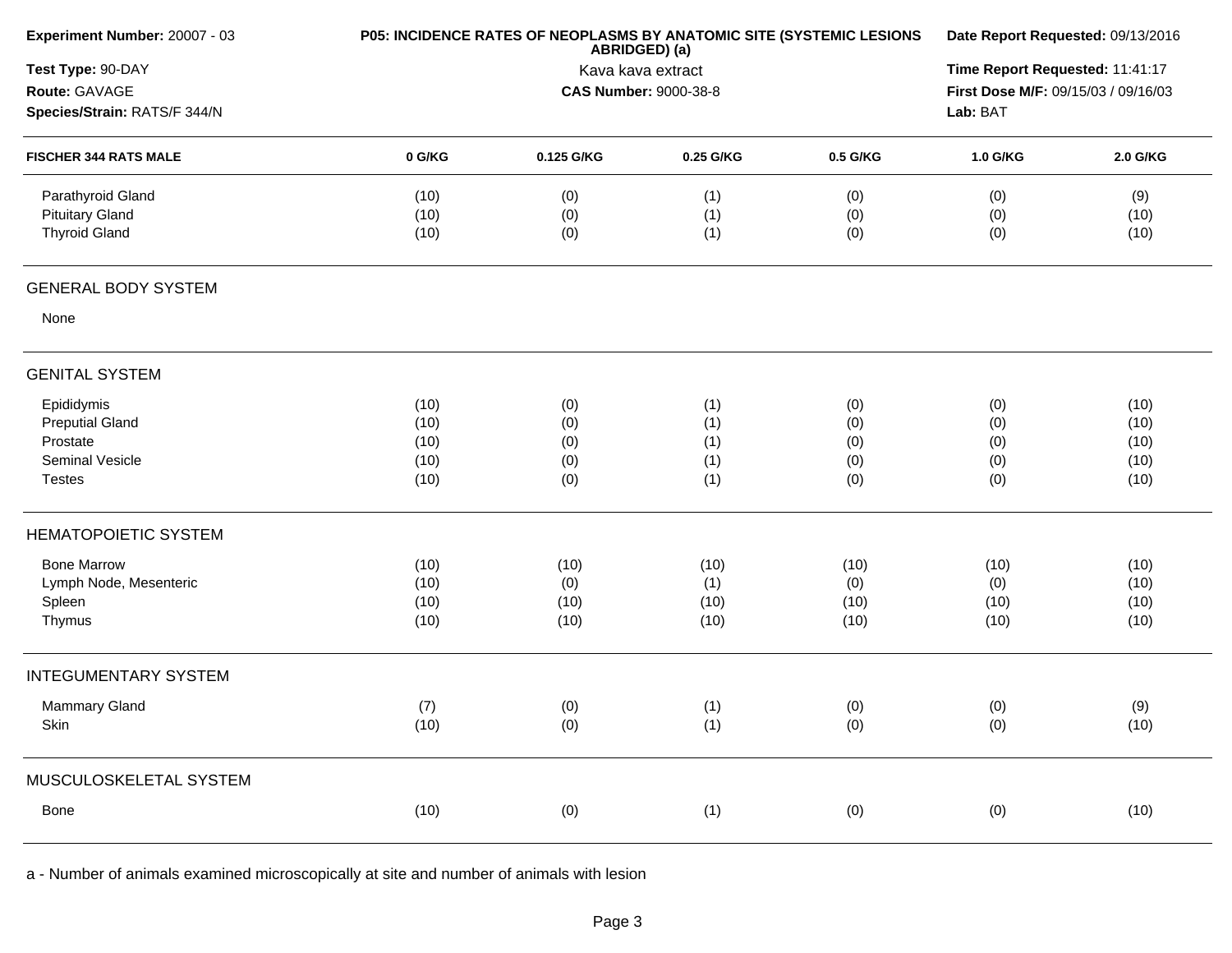| Experiment Number: 20007 - 03 |        | P05: INCIDENCE RATES OF NEOPLASMS BY ANATOMIC SITE (SYSTEMIC LESIONS<br>ABRIDGED) (a) |                              |          |                                     |          |  |
|-------------------------------|--------|---------------------------------------------------------------------------------------|------------------------------|----------|-------------------------------------|----------|--|
| Test Type: 90-DAY             |        | Kava kava extract                                                                     |                              |          |                                     |          |  |
| Route: GAVAGE                 |        |                                                                                       | <b>CAS Number: 9000-38-8</b> |          | First Dose M/F: 09/15/03 / 09/16/03 |          |  |
| Species/Strain: RATS/F 344/N  |        |                                                                                       |                              |          | Lab: BAT                            |          |  |
| <b>FISCHER 344 RATS MALE</b>  | 0 G/KG | 0.125 G/KG                                                                            | 0.25 G/KG                    | 0.5 G/KG | 1.0 G/KG                            | 2.0 G/KG |  |
| NERVOUS SYSTEM                |        |                                                                                       |                              |          |                                     |          |  |
| <b>Brain</b>                  | (10)   | (0)                                                                                   | (1)                          | (0)      | (0)                                 | (10)     |  |
| <b>RESPIRATORY SYSTEM</b>     |        |                                                                                       |                              |          |                                     |          |  |
| Lung                          | (10)   | (0)                                                                                   | (1)                          | (0)      | (0)                                 | (10)     |  |
| Nose                          | (10)   | (0)                                                                                   | (1)                          | (0)      | (0)                                 | (10)     |  |
| Trachea                       | (10)   | (0)                                                                                   | (1)                          | (0)      | (0)                                 | (10)     |  |
| SPECIAL SENSES SYSTEM         |        |                                                                                       |                              |          |                                     |          |  |
| Eye                           | (10)   | (0)                                                                                   | (1)                          | (0)      | (0)                                 | (10)     |  |
| Harderian Gland               | (10)   | (0)                                                                                   | (1)                          | (0)      | (0)                                 | (10)     |  |
| <b>URINARY SYSTEM</b>         |        |                                                                                       |                              |          |                                     |          |  |
| Kidney                        | (10)   | (0)                                                                                   | (1)                          | (0)      | (0)                                 | (10)     |  |
| Urinary Bladder               | (10)   | (0)                                                                                   | (1)                          | (0)      | (0)                                 | (10)     |  |
|                               |        |                                                                                       |                              |          |                                     |          |  |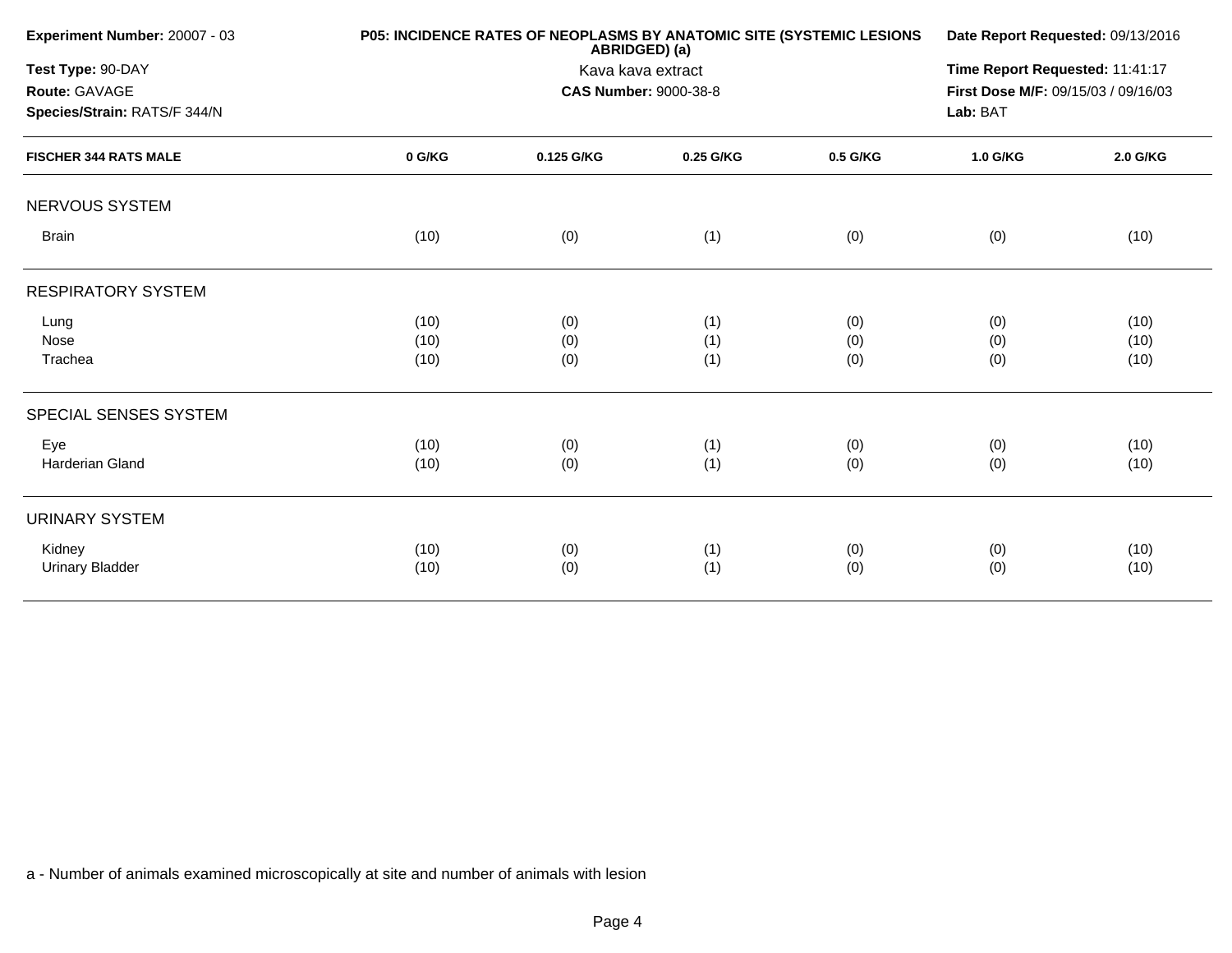| Experiment Number: 20007 - 03                                                       | P05: INCIDENCE RATES OF NEOPLASMS BY ANATOMIC SITE (SYSTEMIC LESIONS<br>ABRIDGED) (a) |                   |                                 | Date Report Requested: 09/13/2016 |                                     |          |  |
|-------------------------------------------------------------------------------------|---------------------------------------------------------------------------------------|-------------------|---------------------------------|-----------------------------------|-------------------------------------|----------|--|
| Test Type: 90-DAY                                                                   |                                                                                       | Kava kava extract | Time Report Requested: 11:41:17 |                                   |                                     |          |  |
| Route: GAVAGE                                                                       |                                                                                       |                   | <b>CAS Number: 9000-38-8</b>    |                                   | First Dose M/F: 09/15/03 / 09/16/03 |          |  |
| Species/Strain: RATS/F 344/N                                                        |                                                                                       |                   |                                 |                                   | Lab: BAT                            |          |  |
| <b>FISCHER 344 RATS MALE</b>                                                        | 0 G/KG                                                                                | 0.125 G/KG        | 0.25 G/KG                       | 0.5 G/KG                          | 1.0 G/KG                            | 2.0 G/KG |  |
| <b>Tumor Summary for Males</b>                                                      |                                                                                       |                   |                                 |                                   |                                     |          |  |
| <b>Total Animals with Primary Neoplasms (b)</b><br><b>Total Primary Neoplasms</b>   |                                                                                       |                   |                                 |                                   |                                     |          |  |
| <b>Total Animals with Benign Neoplasms</b><br><b>Total Benign Neoplasms</b>         |                                                                                       |                   |                                 |                                   |                                     |          |  |
| <b>Total Animals with Malignant Neoplasms</b><br><b>Total Malignant Neoplasms</b>   |                                                                                       |                   |                                 |                                   |                                     |          |  |
| <b>Total Animals with Metastatic Neoplasms</b><br><b>Total Metastatic Neoplasms</b> |                                                                                       |                   |                                 |                                   |                                     |          |  |
| <b>Total Animals with Malignant Neoplasms</b><br><b>Uncertain Primary Site</b>      |                                                                                       |                   |                                 |                                   |                                     |          |  |
| <b>Total Animals with Neoplasms Uncertain-</b><br><b>Benign or Malignant</b>        |                                                                                       |                   |                                 |                                   |                                     |          |  |
| <b>Total Uncertain Neoplasms</b>                                                    |                                                                                       |                   |                                 |                                   |                                     |          |  |

\*\*\* END OF MALE \*\*\*

a - Number of animals examined microscopically at site and number of animals with lesion

b - Primary tumors: all tumors except metastatic tumors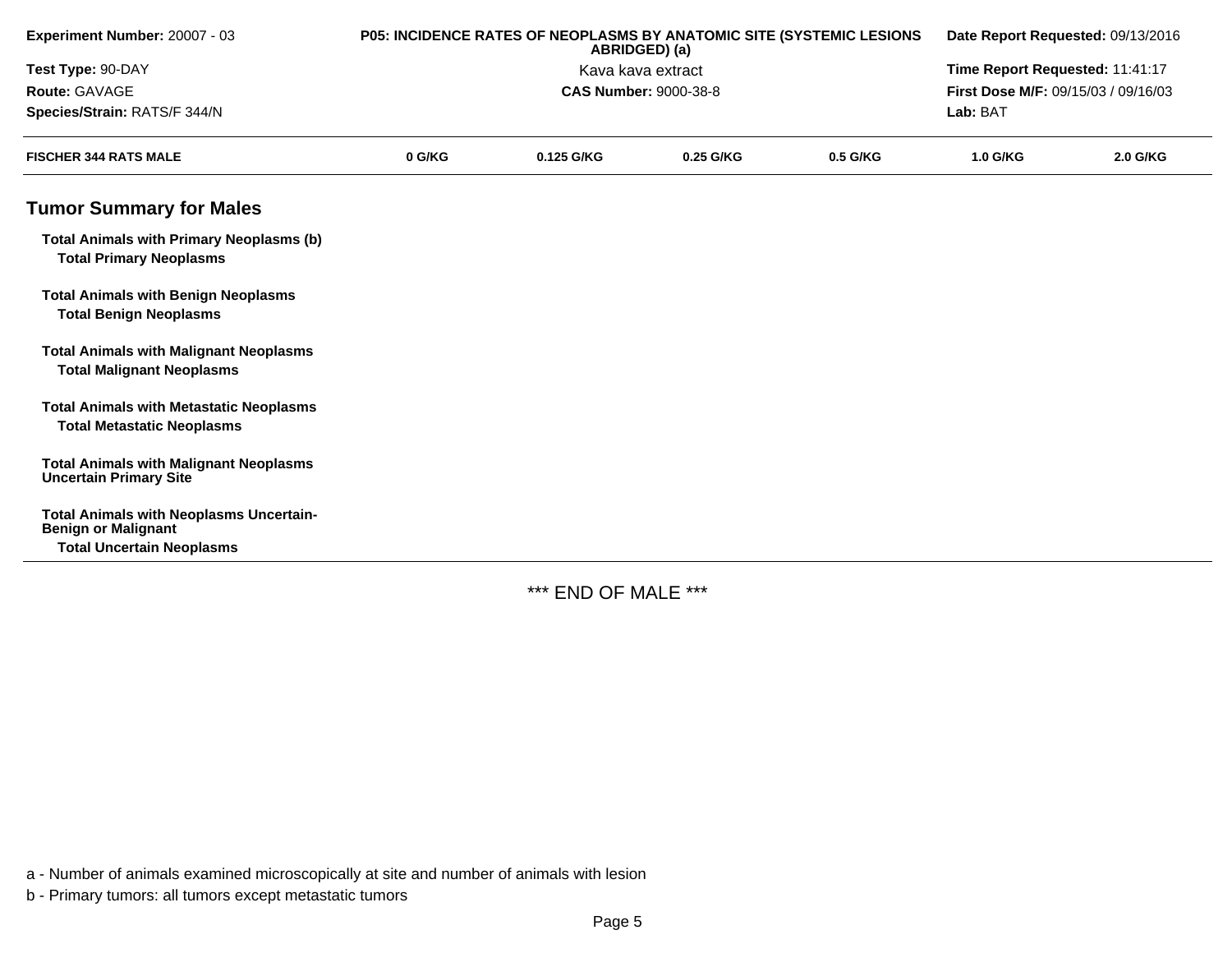| Experiment Number: 20007 - 03                            |                  | P05: INCIDENCE RATES OF NEOPLASMS BY ANATOMIC SITE (SYSTEMIC LESIONS<br>ABRIDGED) (a) | Date Report Requested: 09/13/2016 |          |                                 |                                                                                                                                                                                                                                  |  |  |
|----------------------------------------------------------|------------------|---------------------------------------------------------------------------------------|-----------------------------------|----------|---------------------------------|----------------------------------------------------------------------------------------------------------------------------------------------------------------------------------------------------------------------------------|--|--|
| Test Type: 90-DAY                                        |                  |                                                                                       | Kava kava extract                 |          | Time Report Requested: 11:41:17 |                                                                                                                                                                                                                                  |  |  |
| Route: GAVAGE                                            |                  |                                                                                       | <b>CAS Number: 9000-38-8</b>      |          |                                 | First Dose M/F: 09/15/03 / 09/16/03<br>1.0 G/KG<br>2.0 G/KG<br>10<br>10<br>1<br>4<br>9<br>6<br>10<br>10<br>(10)<br>(1)<br>(1)<br>(10)<br>(1)<br>(10)<br>(1)<br>(10)<br>(1)<br>(10)<br>(1)<br>(10)<br>(1)<br>(10)<br>(10)<br>(10) |  |  |
| Species/Strain: RATS/F 344/N                             |                  |                                                                                       |                                   |          | Lab: BAT                        |                                                                                                                                                                                                                                  |  |  |
| <b>FISCHER 344 RATS FEMALE</b>                           | 0 G/KG           | 0.125 G/KG                                                                            | 0.25 G/KG                         | 0.5 G/KG |                                 |                                                                                                                                                                                                                                  |  |  |
| <b>Disposition Summary</b>                               |                  |                                                                                       |                                   |          |                                 |                                                                                                                                                                                                                                  |  |  |
| <b>Animals Initially In Study</b><br><b>Early Deaths</b> | 10               | 10                                                                                    | 10                                | 10       |                                 |                                                                                                                                                                                                                                  |  |  |
| <b>Moribund Sacrifice</b><br><b>Natural Death</b>        | $\mathbf 1$      |                                                                                       |                                   |          |                                 |                                                                                                                                                                                                                                  |  |  |
| <b>Survivors</b>                                         |                  |                                                                                       |                                   |          |                                 |                                                                                                                                                                                                                                  |  |  |
| <b>Terminal Sacrifice</b>                                | $\boldsymbol{9}$ | 10                                                                                    | 10                                | 10       |                                 |                                                                                                                                                                                                                                  |  |  |
| <b>Animals Examined Microscopically</b>                  | 10               | 10                                                                                    | 10                                | 10       |                                 |                                                                                                                                                                                                                                  |  |  |
| <b>ALIMENTARY SYSTEM</b>                                 |                  |                                                                                       |                                   |          |                                 |                                                                                                                                                                                                                                  |  |  |
| Esophagus                                                | (10)             | (0)                                                                                   | (0)                               | (0)      |                                 |                                                                                                                                                                                                                                  |  |  |
| Intestine Large, Cecum                                   | (10)             | (0)                                                                                   | (0)                               | (0)      |                                 |                                                                                                                                                                                                                                  |  |  |
| Intestine Large, Colon                                   | (10)             | (0)                                                                                   | (0)                               | (0)      |                                 |                                                                                                                                                                                                                                  |  |  |
| Intestine Large, Rectum                                  | (10)             | (0)                                                                                   | (0)                               | (0)      |                                 |                                                                                                                                                                                                                                  |  |  |
| Intestine Small, Duodenum                                | (10)             | (0)                                                                                   | (0)                               | (0)      |                                 |                                                                                                                                                                                                                                  |  |  |
| Intestine Small, Ileum                                   | (10)             | (0)                                                                                   | (0)                               | (0)      |                                 |                                                                                                                                                                                                                                  |  |  |
| Intestine Small, Jejunum                                 | (10)             | (0)                                                                                   | (0)                               | (0)      |                                 |                                                                                                                                                                                                                                  |  |  |
| Liver                                                    | (10)             | (10)                                                                                  | (10)                              | (10)     |                                 |                                                                                                                                                                                                                                  |  |  |
| Mesentery                                                | (1)              | (0)                                                                                   | (0)                               | (1)      | (0)                             | (0)                                                                                                                                                                                                                              |  |  |
| Pancreas                                                 | (10)             | (0)                                                                                   | (0)                               | (0)      | (1)                             | (10)                                                                                                                                                                                                                             |  |  |
| <b>Salivary Glands</b>                                   | (10)             | (0)                                                                                   | (0)                               | (0)      | (1)                             | (10)                                                                                                                                                                                                                             |  |  |
| Stomach, Forestomach                                     | (10)             | (0)                                                                                   | (0)                               | (0)      | (1)                             | (10)                                                                                                                                                                                                                             |  |  |
| Stomach, Glandular                                       | (10)             | (0)                                                                                   | (0)                               | (0)      | (1)                             | (10)                                                                                                                                                                                                                             |  |  |
| <b>CARDIOVASCULAR SYSTEM</b>                             |                  |                                                                                       |                                   |          |                                 |                                                                                                                                                                                                                                  |  |  |
| <b>Blood Vessel</b>                                      | (10)             | (0)                                                                                   | (0)                               | (0)      | (1)                             | (10)                                                                                                                                                                                                                             |  |  |
| Heart                                                    | (10)             | (0)                                                                                   | (0)                               | (0)      | (1)                             | (10)                                                                                                                                                                                                                             |  |  |
| <b>ENDOCRINE SYSTEM</b>                                  |                  |                                                                                       |                                   |          |                                 |                                                                                                                                                                                                                                  |  |  |
| <b>Adrenal Cortex</b>                                    | (10)             | (0)                                                                                   | (0)                               | (0)      | (1)                             | (10)                                                                                                                                                                                                                             |  |  |
| <b>Adrenal Medulla</b>                                   | (10)             | (0)                                                                                   | (0)                               | (0)      | (1)                             | (10)                                                                                                                                                                                                                             |  |  |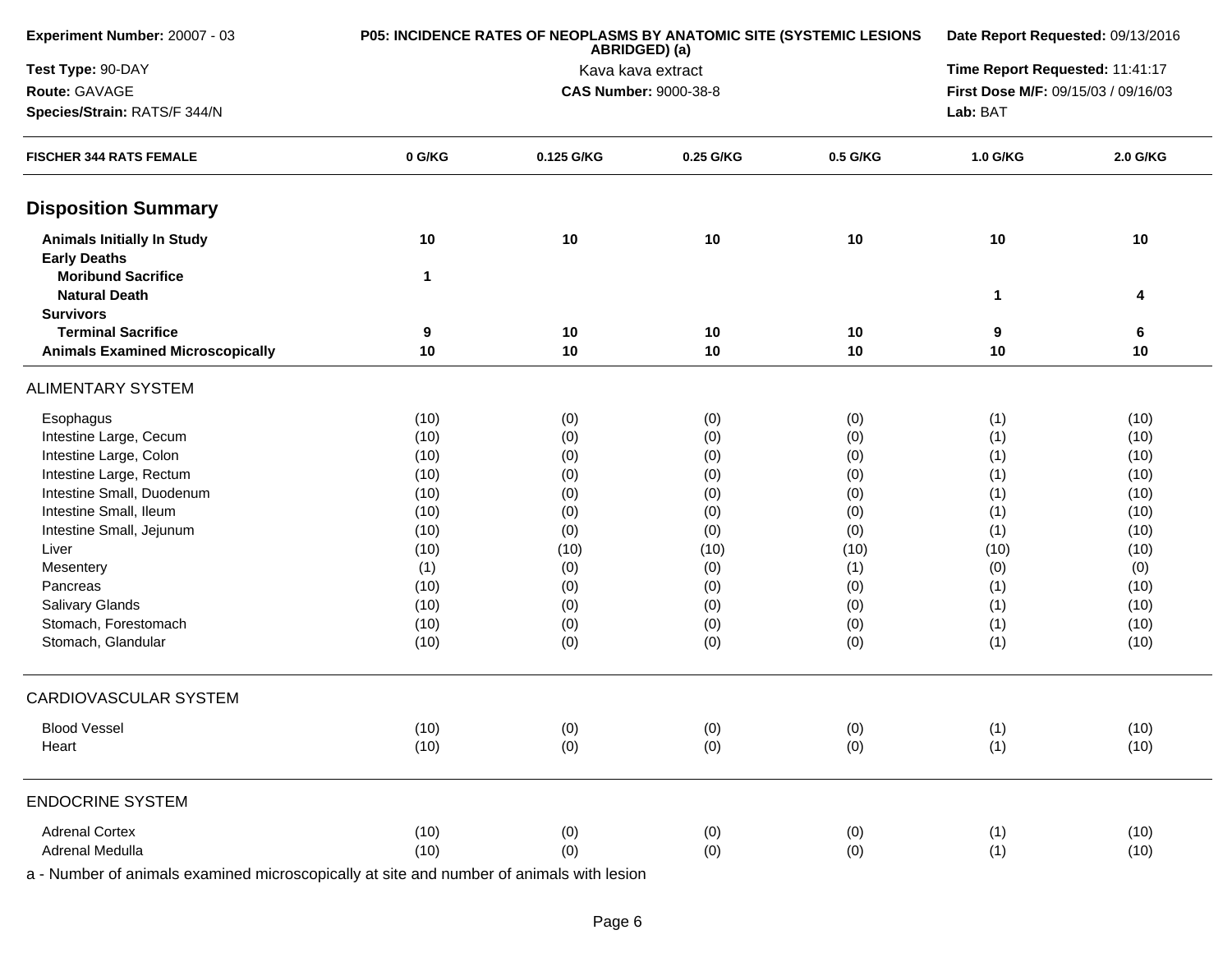| Experiment Number: 20007 - 03                                                             | P05: INCIDENCE RATES OF NEOPLASMS BY ANATOMIC SITE (SYSTEMIC LESIONS | Date Report Requested: 09/13/2016<br>Time Report Requested: 11:41:17<br>First Dose M/F: 09/15/03 / 09/16/03<br>Lab: BAT |                             |                             |                             |                              |
|-------------------------------------------------------------------------------------------|----------------------------------------------------------------------|-------------------------------------------------------------------------------------------------------------------------|-----------------------------|-----------------------------|-----------------------------|------------------------------|
| Test Type: 90-DAY<br>Route: GAVAGE<br>Species/Strain: RATS/F 344/N                        |                                                                      |                                                                                                                         |                             |                             |                             |                              |
| <b>FISCHER 344 RATS FEMALE</b>                                                            | 0 G/KG                                                               | 0.125 G/KG                                                                                                              | 0.25 G/KG                   | 0.5 G/KG                    | 1.0 G/KG                    | 2.0 G/KG                     |
| Islets, Pancreatic<br>Parathyroid Gland<br><b>Pituitary Gland</b><br><b>Thyroid Gland</b> | (10)<br>(10)<br>(10)<br>(10)                                         | (0)<br>(0)<br>(0)<br>(0)                                                                                                | (0)<br>(0)<br>(0)<br>(0)    | (0)<br>(0)<br>(0)<br>(0)    | (1)<br>(1)<br>(1)<br>(1)    | (10)<br>(10)<br>(10)<br>(9)  |
| <b>GENERAL BODY SYSTEM</b>                                                                |                                                                      |                                                                                                                         |                             |                             |                             |                              |
| None                                                                                      |                                                                      |                                                                                                                         |                             |                             |                             |                              |
| <b>GENITAL SYSTEM</b>                                                                     |                                                                      |                                                                                                                         |                             |                             |                             |                              |
| <b>Clitoral Gland</b><br>Ovary<br>Uterus                                                  | (10)<br>(10)<br>(10)                                                 | (0)<br>(0)<br>(0)                                                                                                       | (0)<br>(0)<br>(0)           | (0)<br>(0)<br>(0)           | (1)<br>(1)<br>(1)           | (10)<br>(10)<br>(10)         |
| <b>HEMATOPOIETIC SYSTEM</b>                                                               |                                                                      |                                                                                                                         |                             |                             |                             |                              |
| <b>Bone Marrow</b><br>Lymph Node, Mesenteric<br>Spleen<br>Thymus                          | (10)<br>(10)<br>(10)<br>(10)                                         | (10)<br>(0)<br>(10)<br>(10)                                                                                             | (10)<br>(0)<br>(10)<br>(10) | (10)<br>(0)<br>(10)<br>(10) | (10)<br>(1)<br>(10)<br>(10) | (10)<br>(10)<br>(10)<br>(10) |
| <b>INTEGUMENTARY SYSTEM</b>                                                               |                                                                      |                                                                                                                         |                             |                             |                             |                              |
| Mammary Gland<br>Skin                                                                     | (10)<br>(10)                                                         | (0)<br>(0)                                                                                                              | (0)<br>(0)                  | (0)<br>(0)                  | (1)<br>(1)                  | (10)<br>(10)                 |
| MUSCULOSKELETAL SYSTEM                                                                    |                                                                      |                                                                                                                         |                             |                             |                             |                              |
| Bone                                                                                      | (10)                                                                 | (0)                                                                                                                     | (0)                         | (0)                         | (1)                         | (10)                         |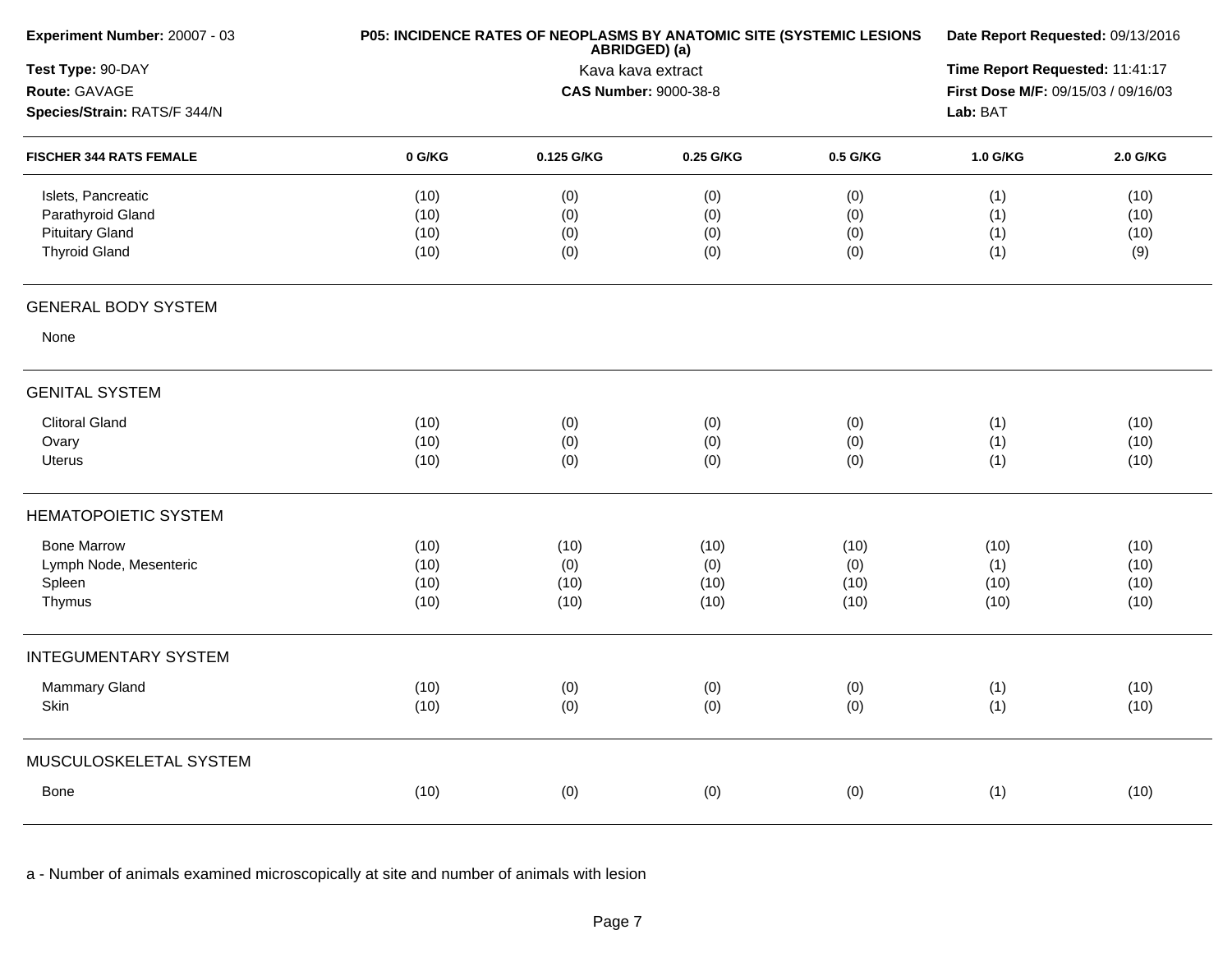| Experiment Number: 20007 - 03                                      |        | P05: INCIDENCE RATES OF NEOPLASMS BY ANATOMIC SITE (SYSTEMIC LESIONS<br>ABRIDGED) (a) | Date Report Requested: 09/13/2016 |          |          |          |
|--------------------------------------------------------------------|--------|---------------------------------------------------------------------------------------|-----------------------------------|----------|----------|----------|
| Test Type: 90-DAY<br>Route: GAVAGE<br>Species/Strain: RATS/F 344/N |        | Kava kava extract<br><b>CAS Number: 9000-38-8</b>                                     |                                   |          |          |          |
| <b>FISCHER 344 RATS FEMALE</b>                                     | 0 G/KG | 0.125 G/KG                                                                            | 0.25 G/KG                         | 0.5 G/KG | 1.0 G/KG | 2.0 G/KG |
| NERVOUS SYSTEM                                                     |        |                                                                                       |                                   |          |          |          |
| <b>Brain</b>                                                       | (10)   | (0)                                                                                   | (0)                               | (0)      | (1)      | (10)     |
| <b>RESPIRATORY SYSTEM</b>                                          |        |                                                                                       |                                   |          |          |          |
| Lung                                                               | (10)   | (0)                                                                                   | (0)                               | (0)      | (1)      | (10)     |
| Nose                                                               | (10)   | (0)                                                                                   | (0)                               | (0)      | (1)      | (10)     |
| Trachea                                                            | (10)   | (0)                                                                                   | (0)                               | (0)      | (1)      | (10)     |
| SPECIAL SENSES SYSTEM                                              |        |                                                                                       |                                   |          |          |          |
| Eye                                                                | (10)   | (0)                                                                                   | (0)                               | (0)      | (1)      | (10)     |
| Harderian Gland                                                    | (10)   | (0)                                                                                   | (0)                               | (0)      | (1)      | (10)     |
| <b>URINARY SYSTEM</b>                                              |        |                                                                                       |                                   |          |          |          |
| Kidney                                                             | (10)   | (0)                                                                                   | (0)                               | (0)      | (1)      | (10)     |
| <b>Urinary Bladder</b>                                             | (10)   | (0)                                                                                   | (0)                               | (0)      | (1)      | (10)     |
|                                                                    |        |                                                                                       |                                   |          |          |          |